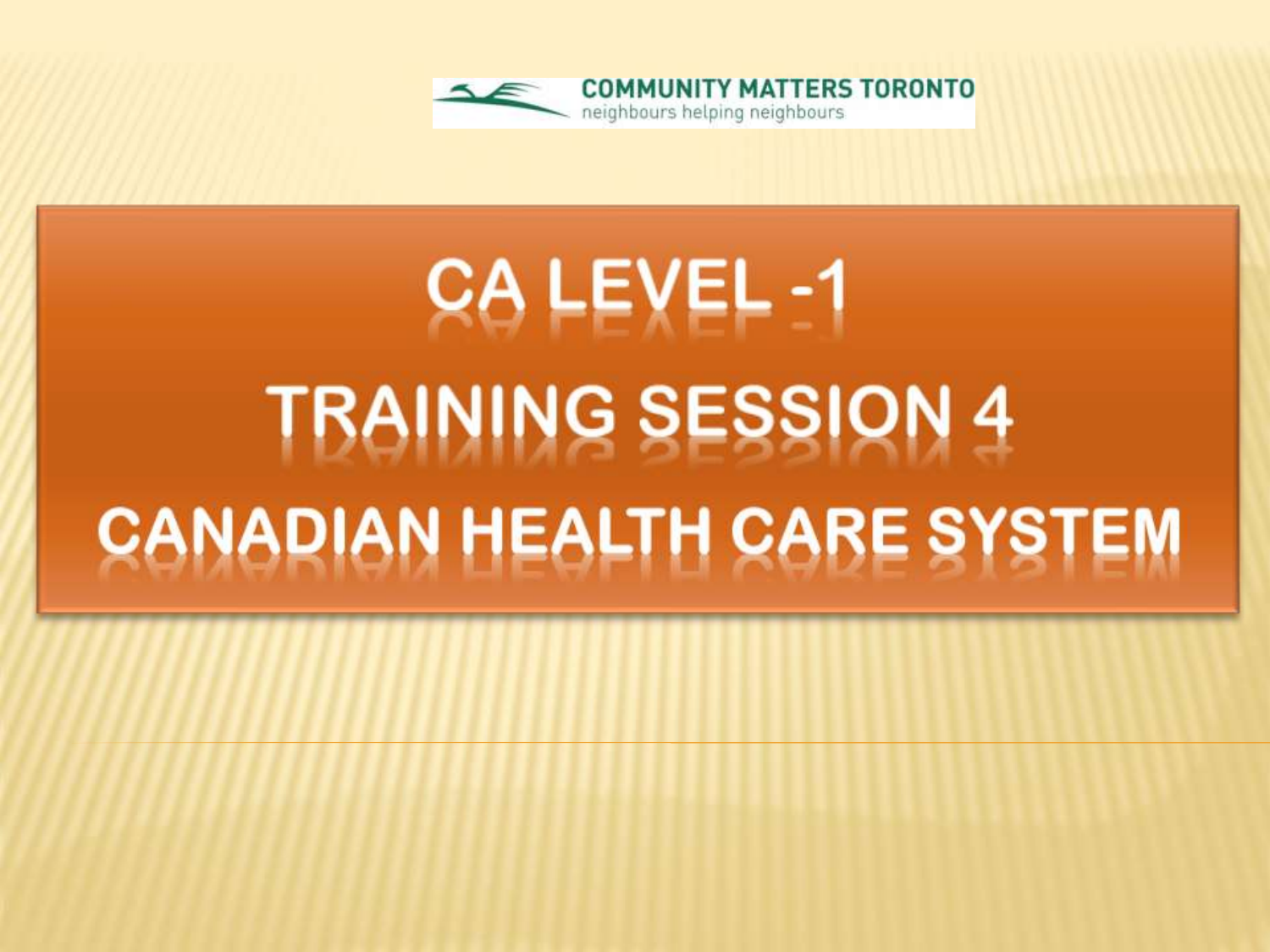### OVERALL CA TRAINING OBJECTIVES

- Understand the meaning of grass roots community work.
- Understand the skills and knowledge needed to perform the Community Assistant role and feel better equipped to be a CA.
- **\* Have increased awareness of the terminology related to** Community Work.
- Be more familiar with CW employment opportunities and the current labour market as well as Canadian work expectations/norms.
- **\* Have had an opportunity to build connections between** participants (networking) and learn together.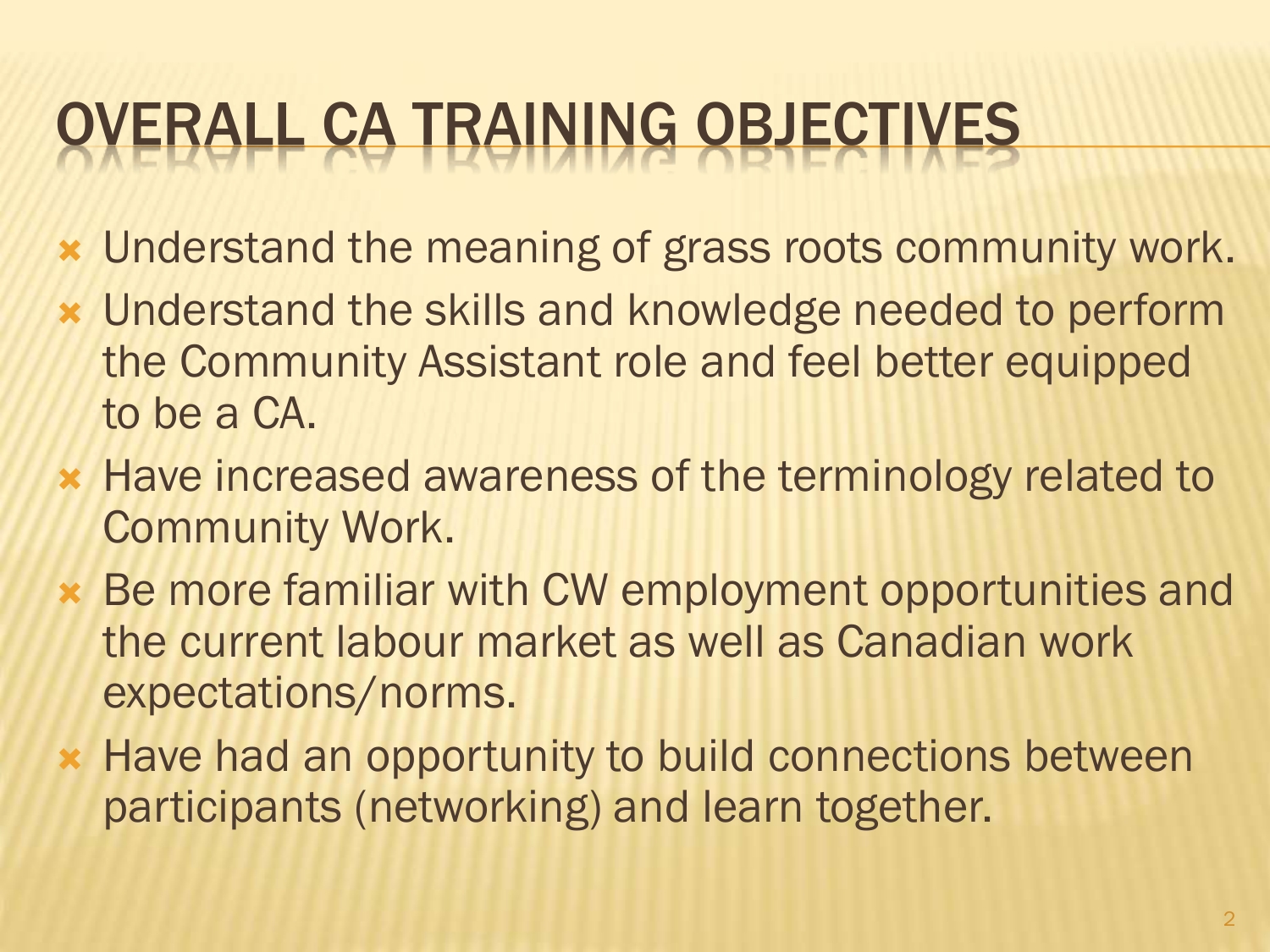### SESSION 4 OBJECTIVES

- To discuss key elements of the Canada Health Act and understand consumer rights
- To discuss the core features of the Canadian healthcare system
- To discuss promoting consumer access of the healthcare system
- To understand and discuss important guiding processes and procedures that CAs need to to follow when supporting participants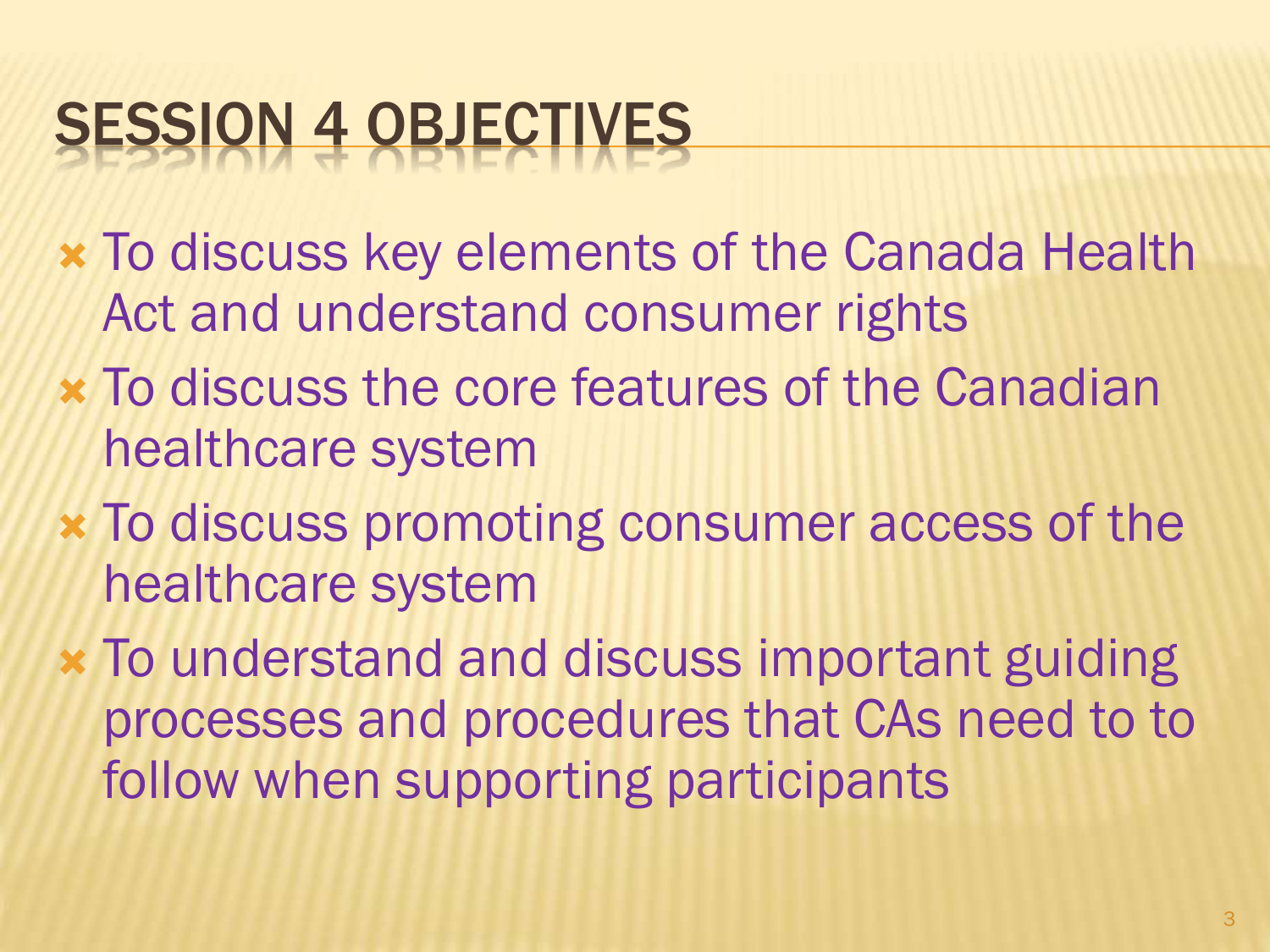## SESSION 4 AGENDA

### Welcome

- Objectives and Agenda
- Working Arrangements
- The Canada Health Act components
- Consumer Rights
- Accessing the healthcare system
- The Canadian healthcare system vs other healthcare systems in the **OECD**
- Access Exercise
- Wrap up

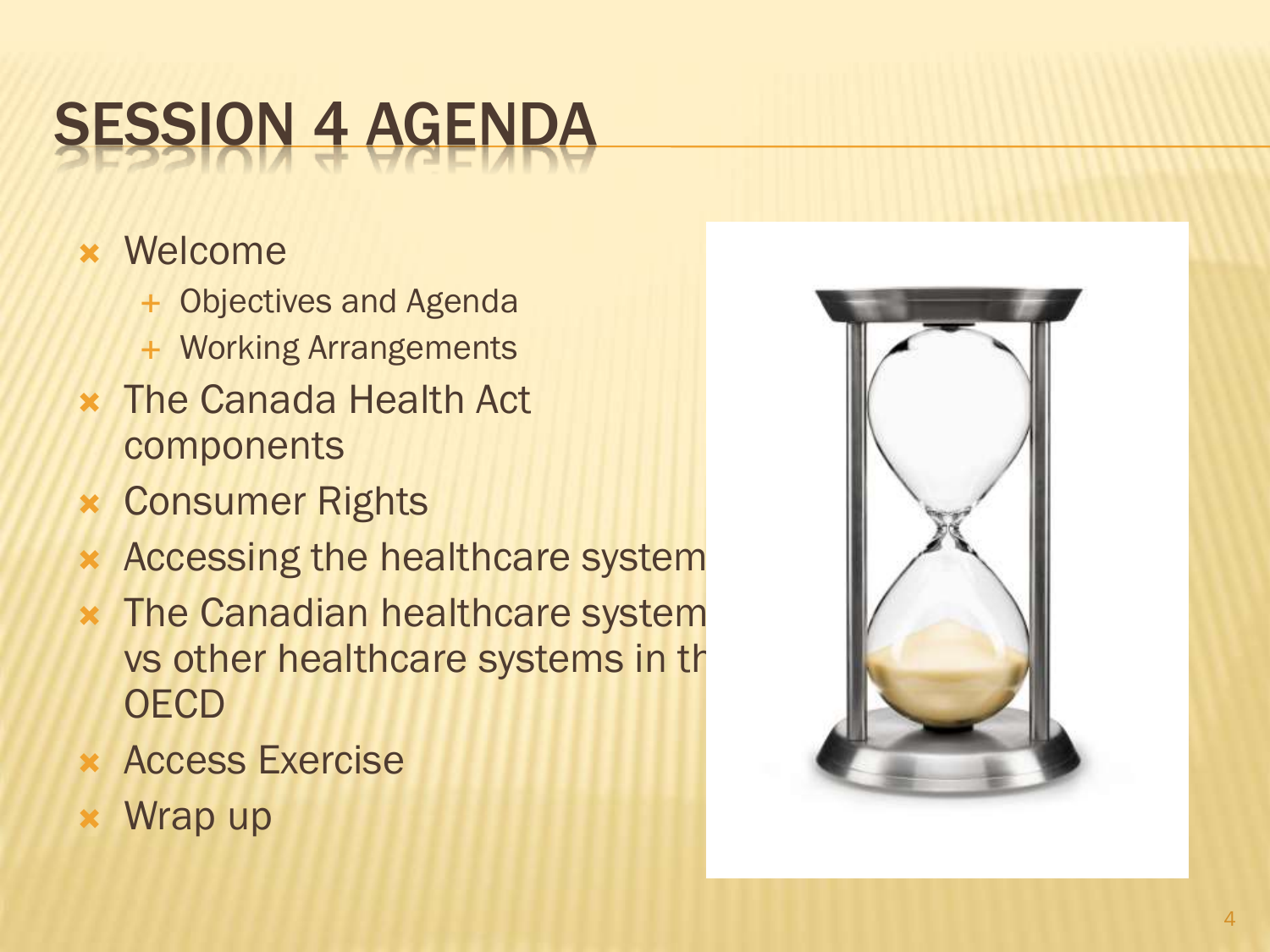### CANADA HEALTH ACT

 ....is a federal legislation that puts in place, conditions by which individuals, provinces and territories in Canada may receive health care or funding for healthcare services.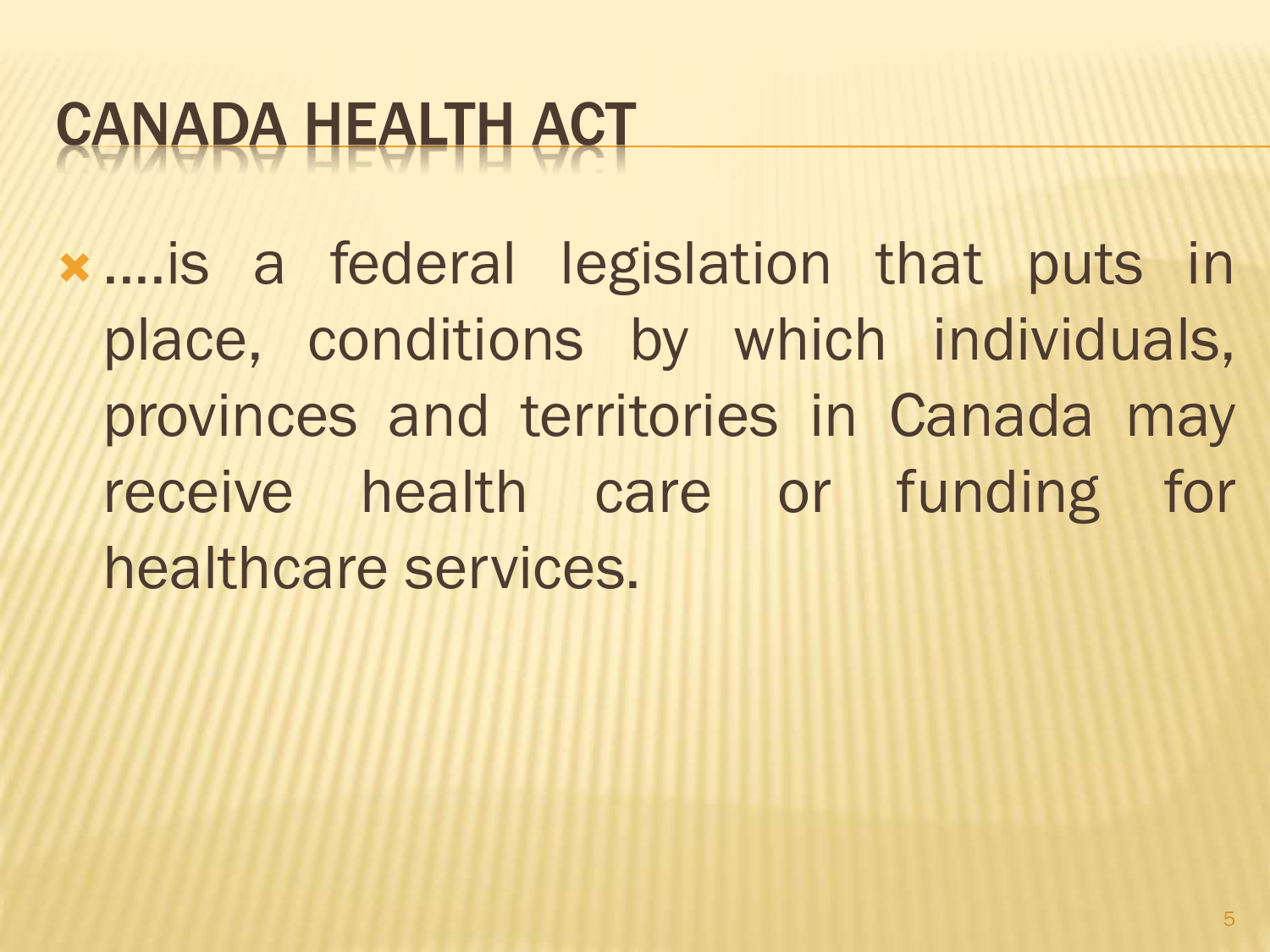### MIX AND MATCH

These components and definitions are not in the right order! Read the components and definitions and draw a line to connect the correct definition to the correct component.

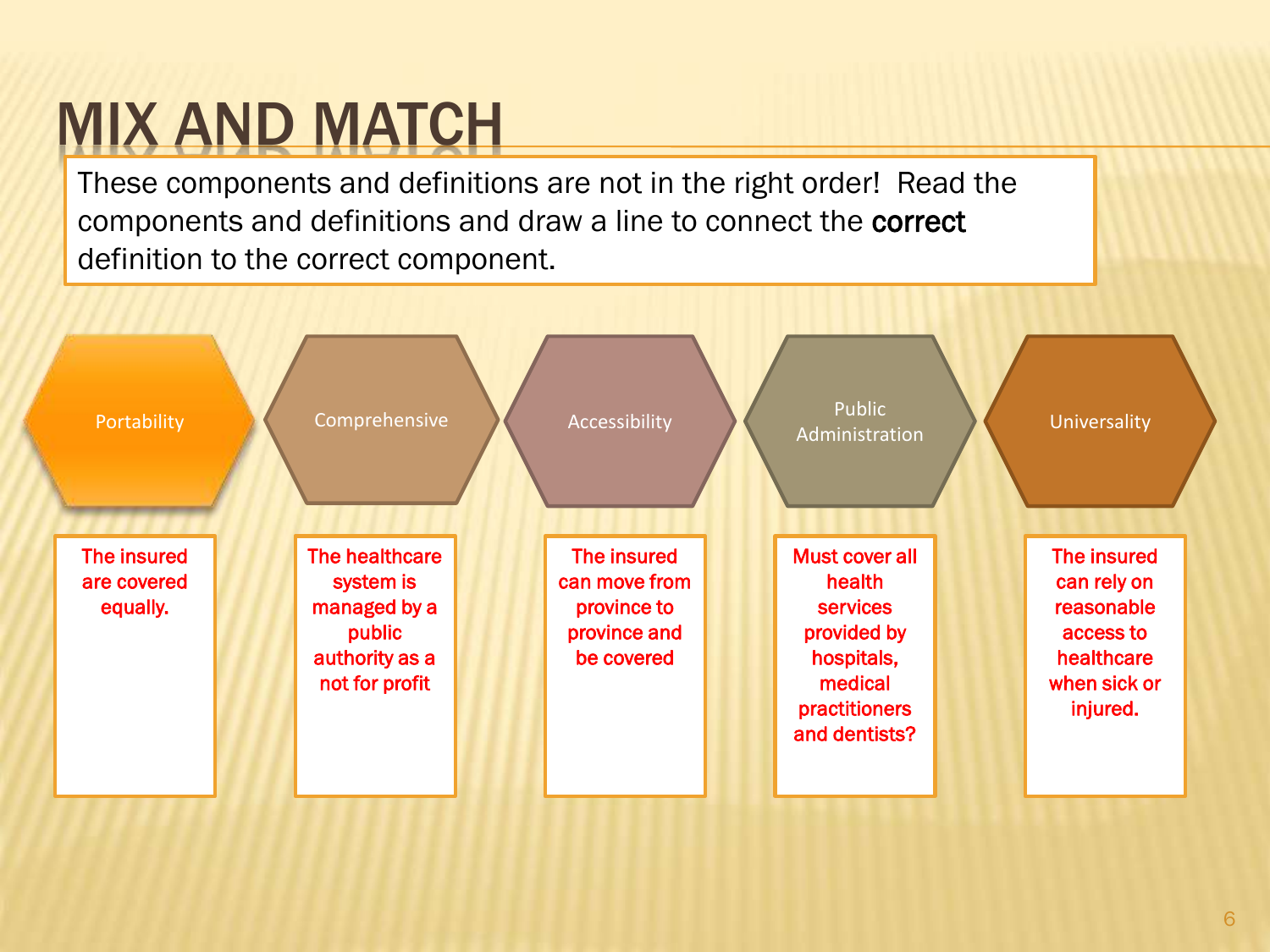## CONSUMER RIGHTS

- Right to be informed
- Right to be respected as an individual
- Right to participate in decision making affecting own health
- Right to review own health care records
- Right to equal access to health care 7

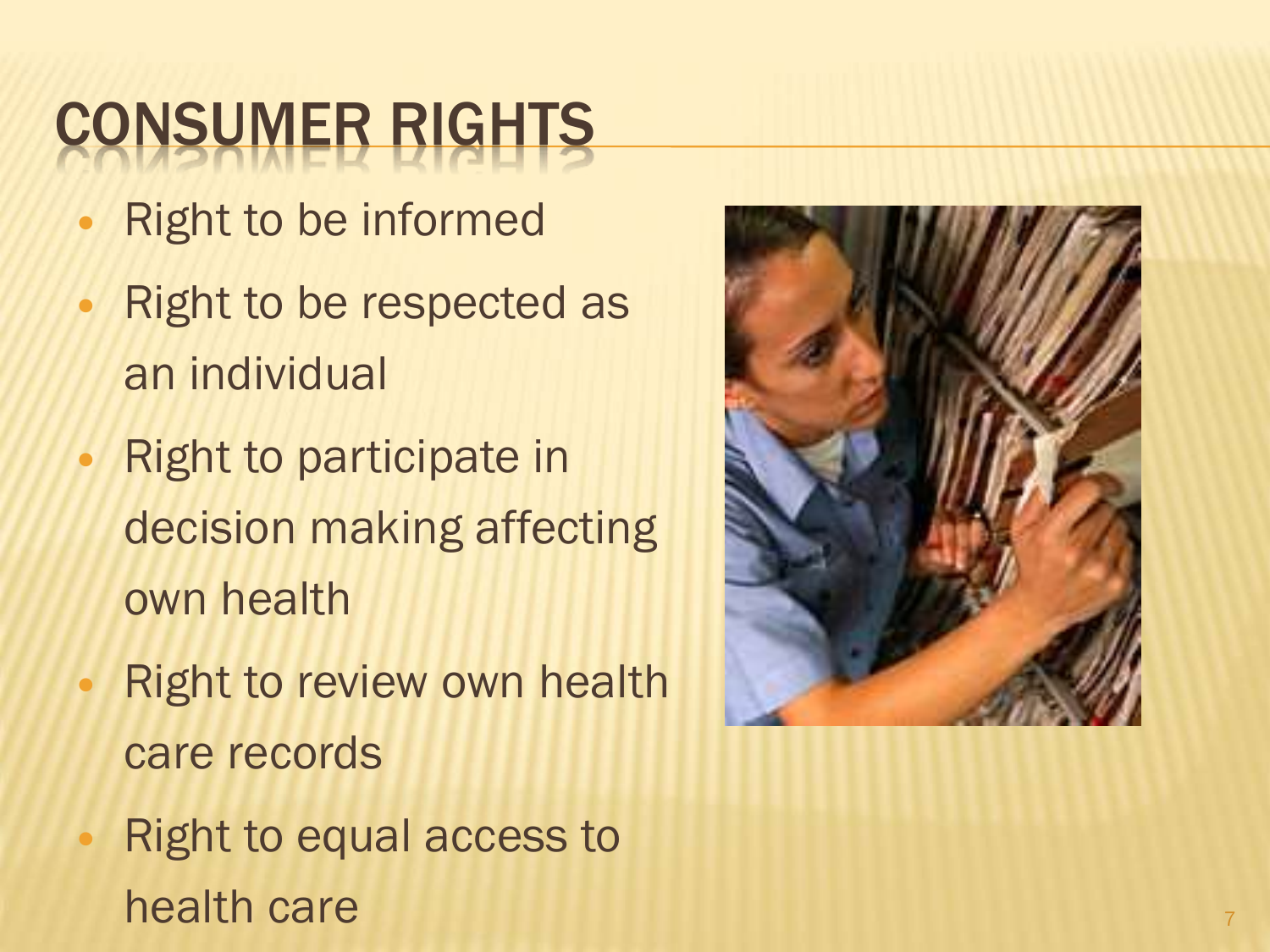### WHAT'S THE DIFFERENCE?

Protection of participants in a study or report so that eve n the researchers or authors cannot link specific respon dents with the information provided.



### ANONYMITY CONFIDENTIALITY

The ethical principle or le gal right that a physician or other health profession al will hold secret all infor mation relating to a patie nt, unless the patient give s consent permitting discl osure.

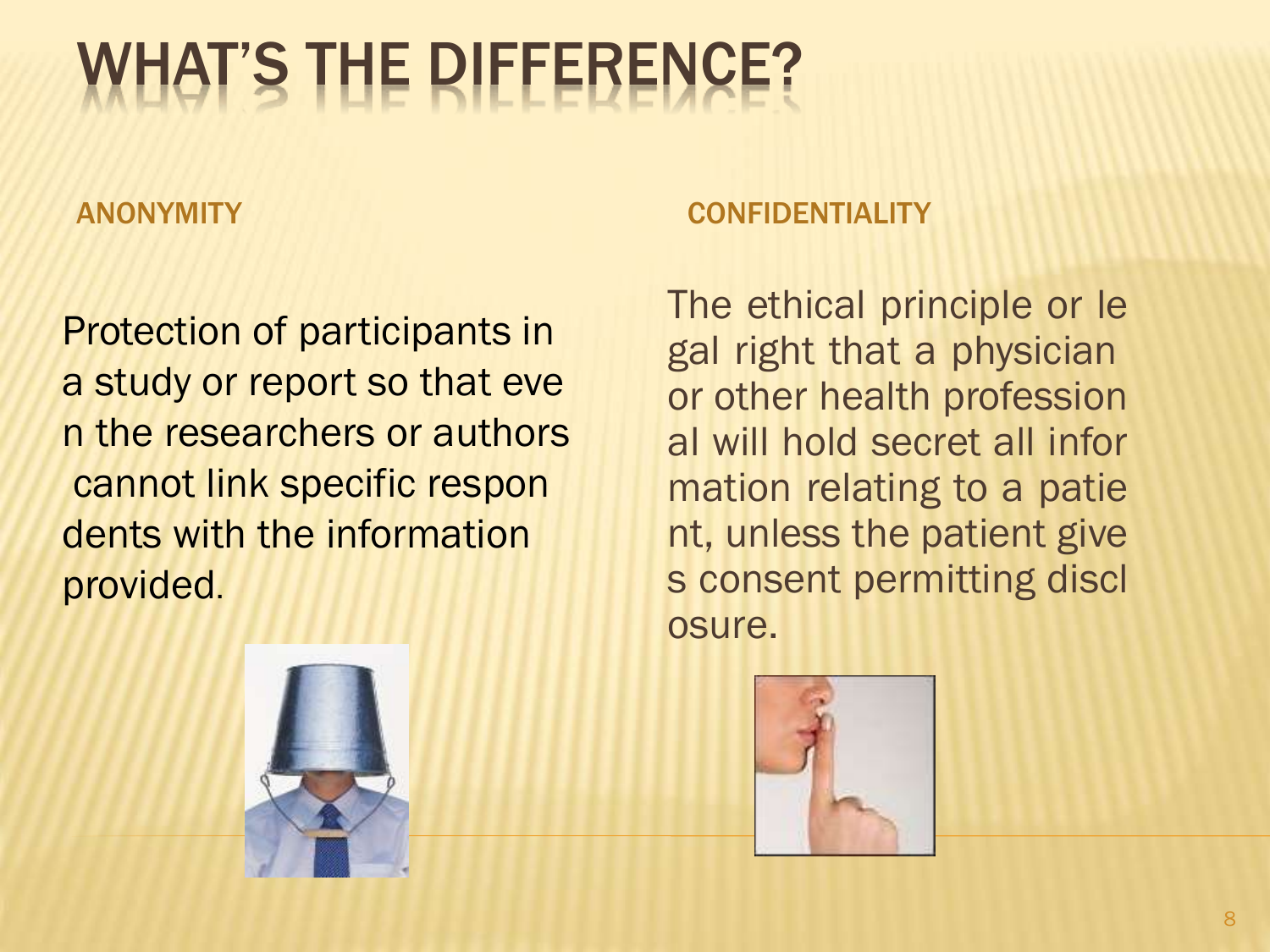### LEVELS OF CARE

#### Quaternary Care:

• Centre for highly specialized care

#### Tertiary Care:

- Rehabilitation and health restoration
- Hospice, Palliative or end of life

#### Secondary Care:

• Diagnosis and treatment

#### Primary Care:

• Health promotion and illness prevention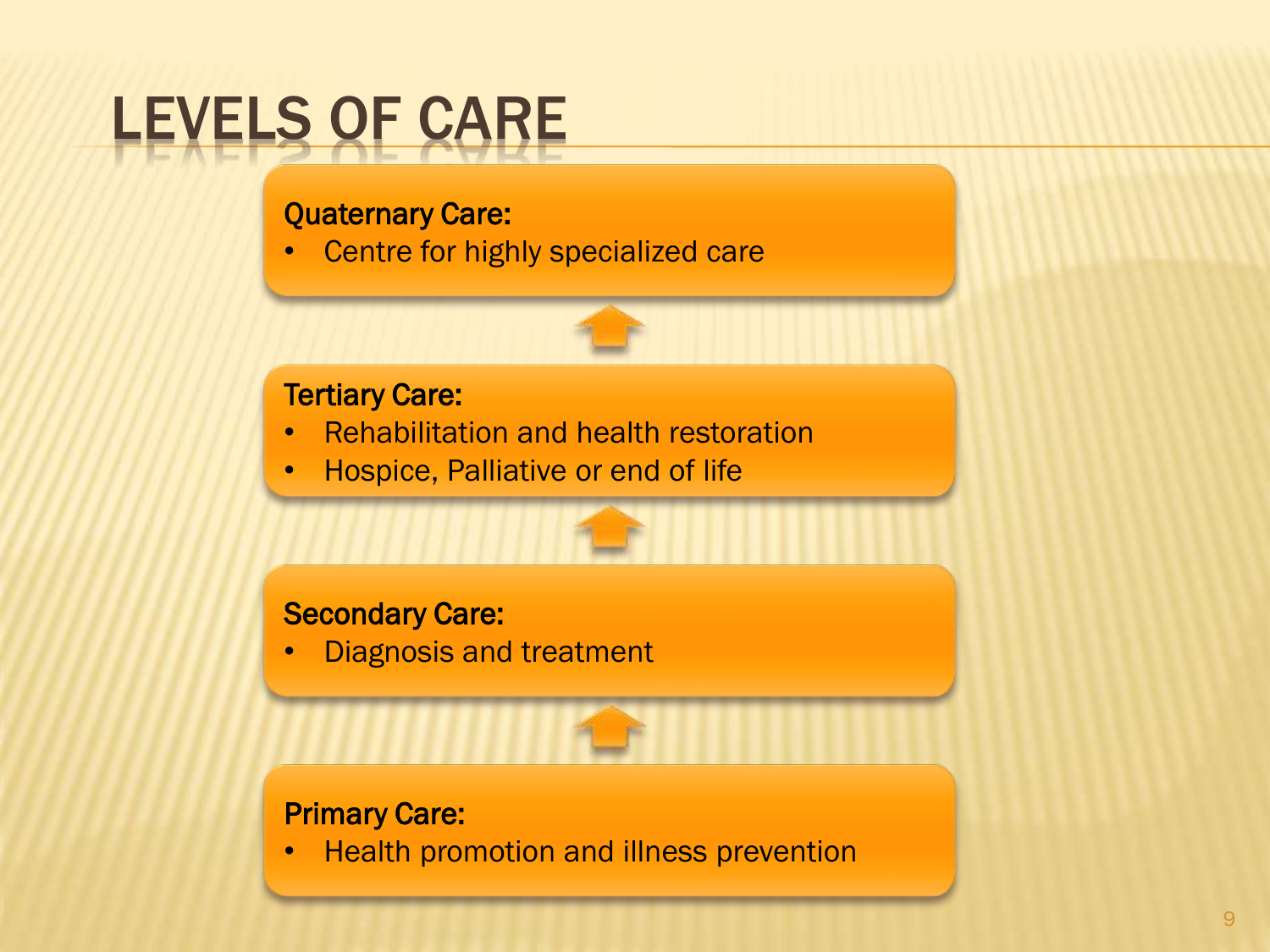### HEATH PROMOTION AND ILLNESS PREVENTION

- Public Health
- GP/Family Dr's office
- **\*** Community Health Centers and Clinics
- Assisted Living Facilities
- Home Care
- Adult Daycare Centers
- Community and Voluntary Agencies
- Occupational Health
- Hospice/Palliative Care
- Parish Nursing

## PRIMARY CARE

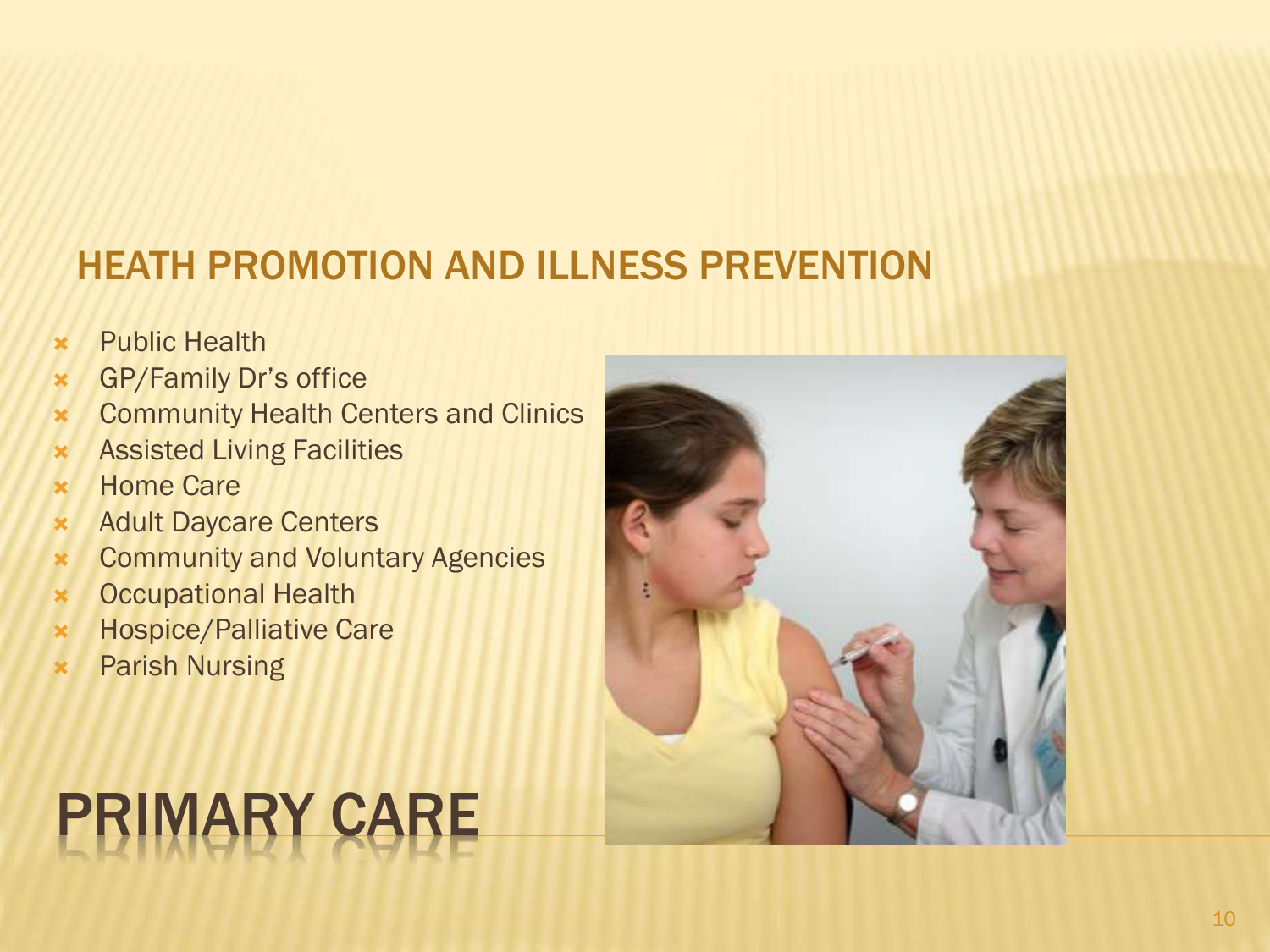### DIAGNOSIS AND TREATMENT

- Hospitals
- Urology
- Cardiology
- Dermatology



## SECONDARY CARE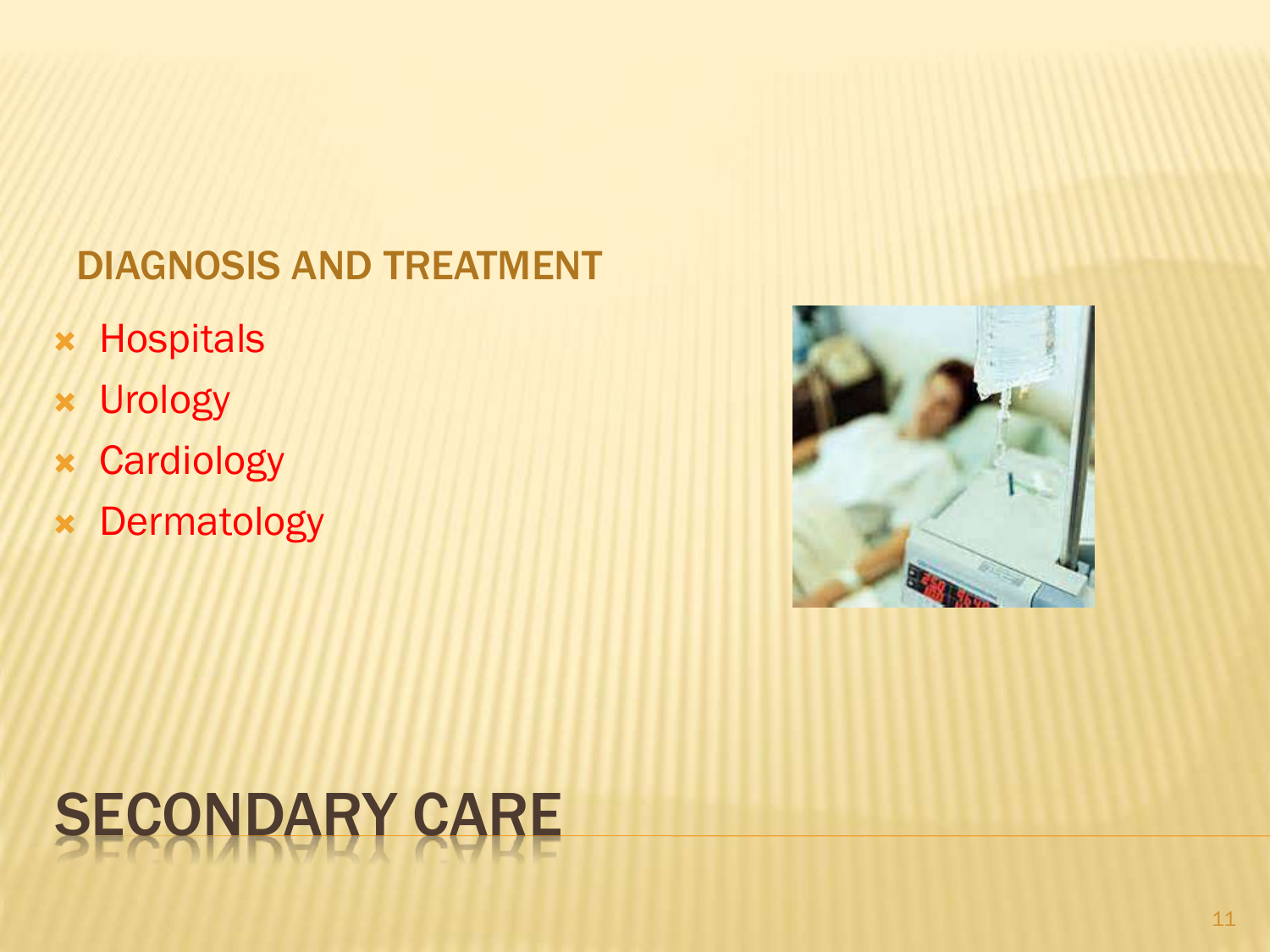- REHABILITATION AND HEALTH RESTORATION • HOSPICE, PALLIATIVE OR END OF LIFE
- Rehab Centre
- **Cardiac Surgery**
- Neuro Surgery
- **Plastic Surgery**



## TERTIARY CARE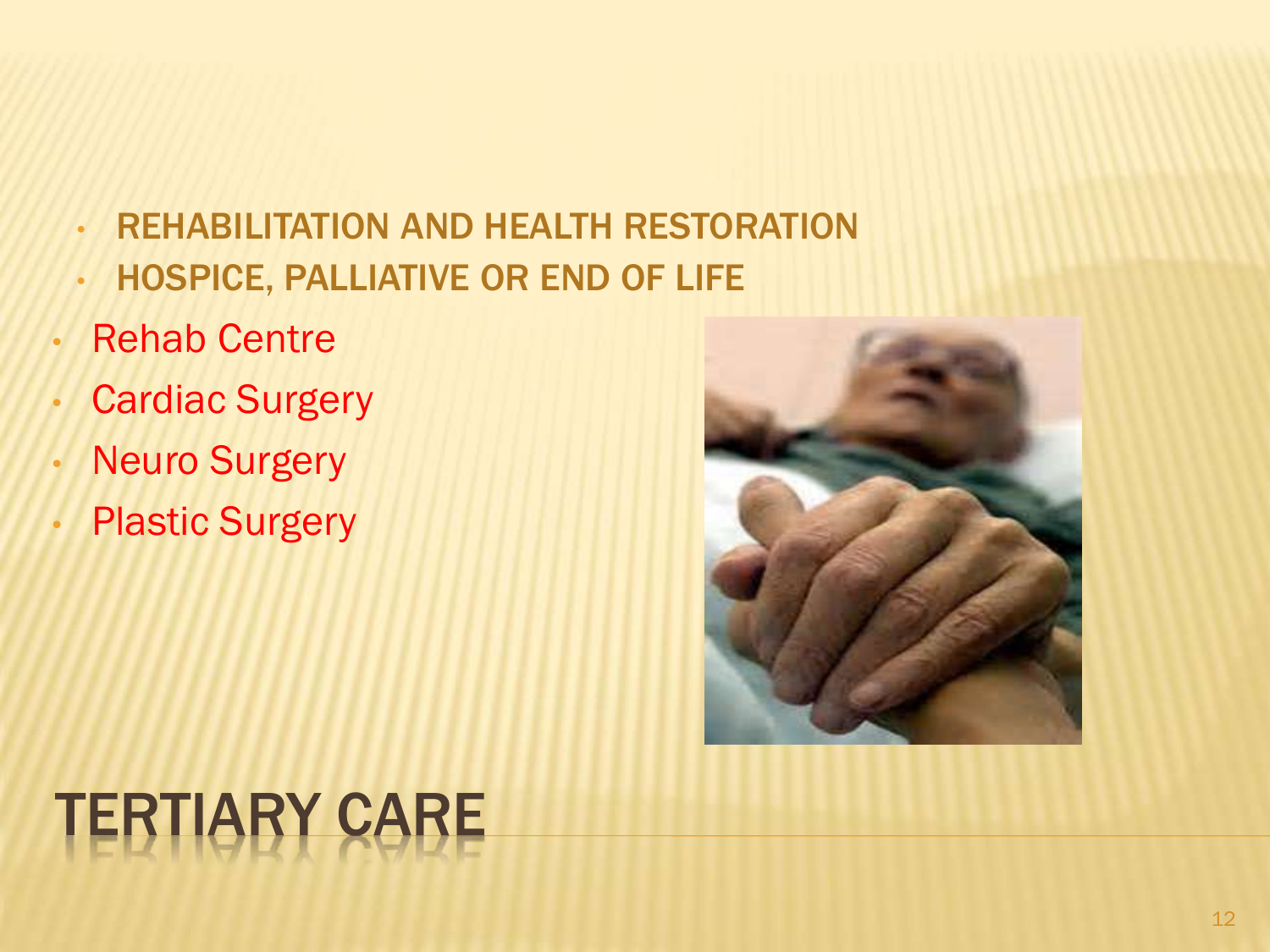### • CENTRE FOR HIGHLY SPECIALIZED CARE

- Highly specific care
- Un common diagnosis and surgical procedure
- Organ transplantation

## QUATERNARY CARE

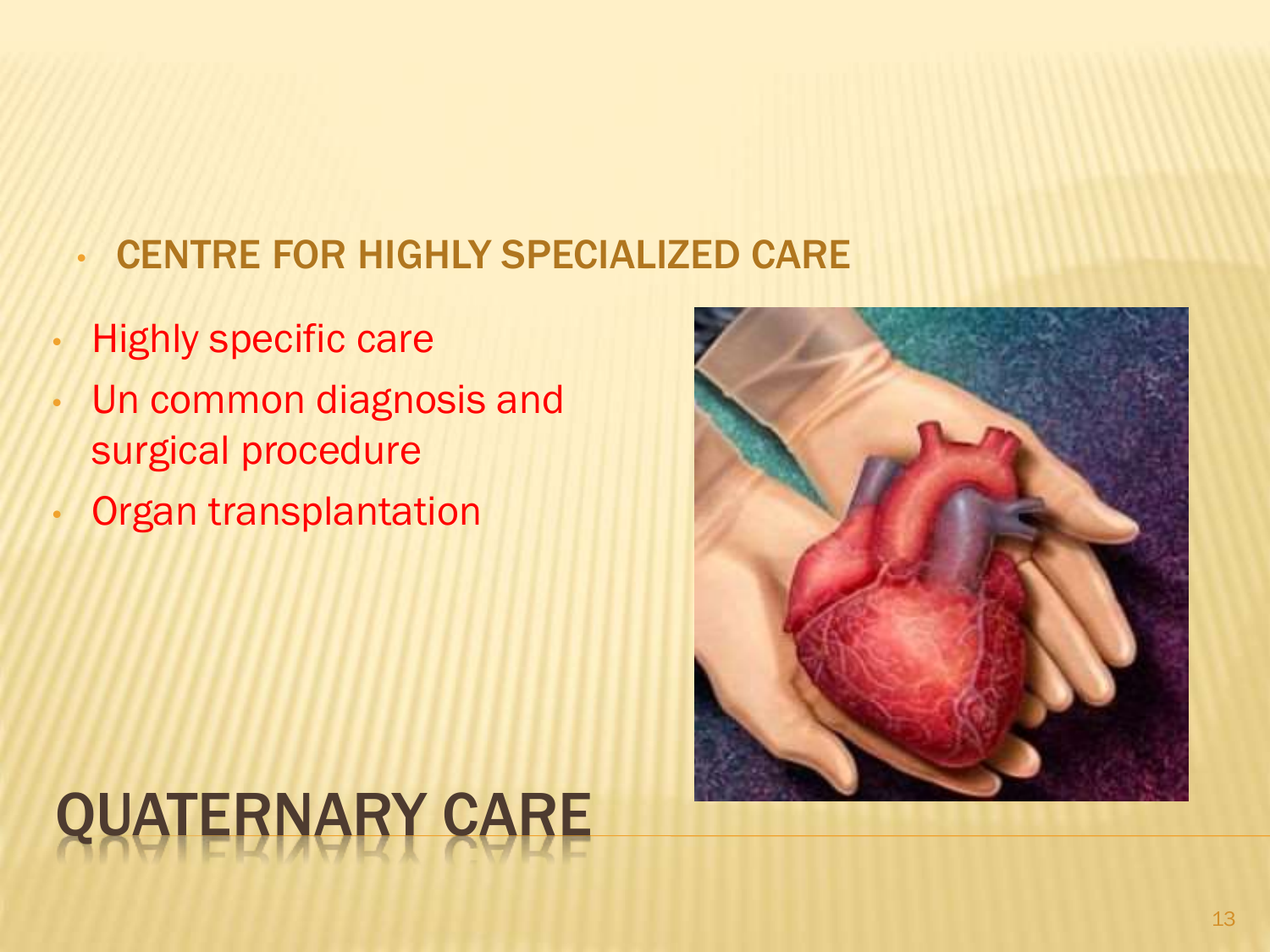### HOW DOES CANADA RATE? - OECD

 OECD - Organization for Economic Cooperation and Development (30 countries)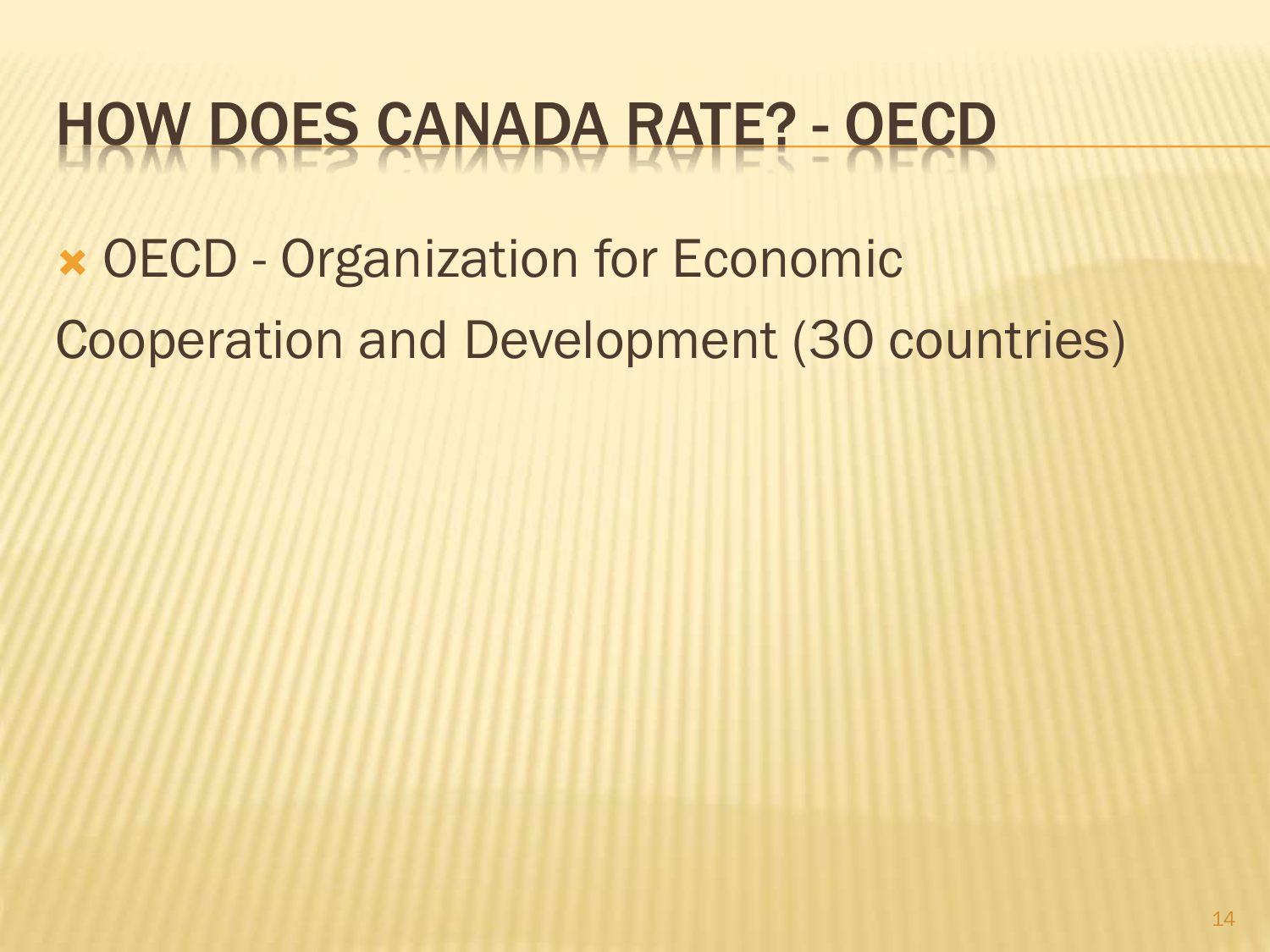### WHAT WOULD YOU DO?

*Review your assigned scenario. Work in your group to decide how you address the problem. You can write out your suggestion or act it out! We will debrief as a group.*

| <b>Scenario 1</b>                                        | <b>Scenario 2</b>                                                                                                             | <b>Scenario 3</b>                                                              | <b>Scenario 4</b>                                       |
|----------------------------------------------------------|-------------------------------------------------------------------------------------------------------------------------------|--------------------------------------------------------------------------------|---------------------------------------------------------|
| A 5 year old has a<br>high fever on a<br>Sunday at 2 am. | A participant<br>wants the CA to<br>help them find a<br>new specialist as<br>they are not<br>happy with the<br>one they have. | A senior is<br>coming home<br>after leaving the<br>hospital after a<br>stroke. | There is a<br>depressed and<br>deteriorating<br>senior. |
| What can the<br>parent do?                               | What does the CA<br>do?                                                                                                       | How does the CA<br>help them get<br>mobility aids and<br>in-home support?      | How does the CA<br>get him/her<br>support?              |